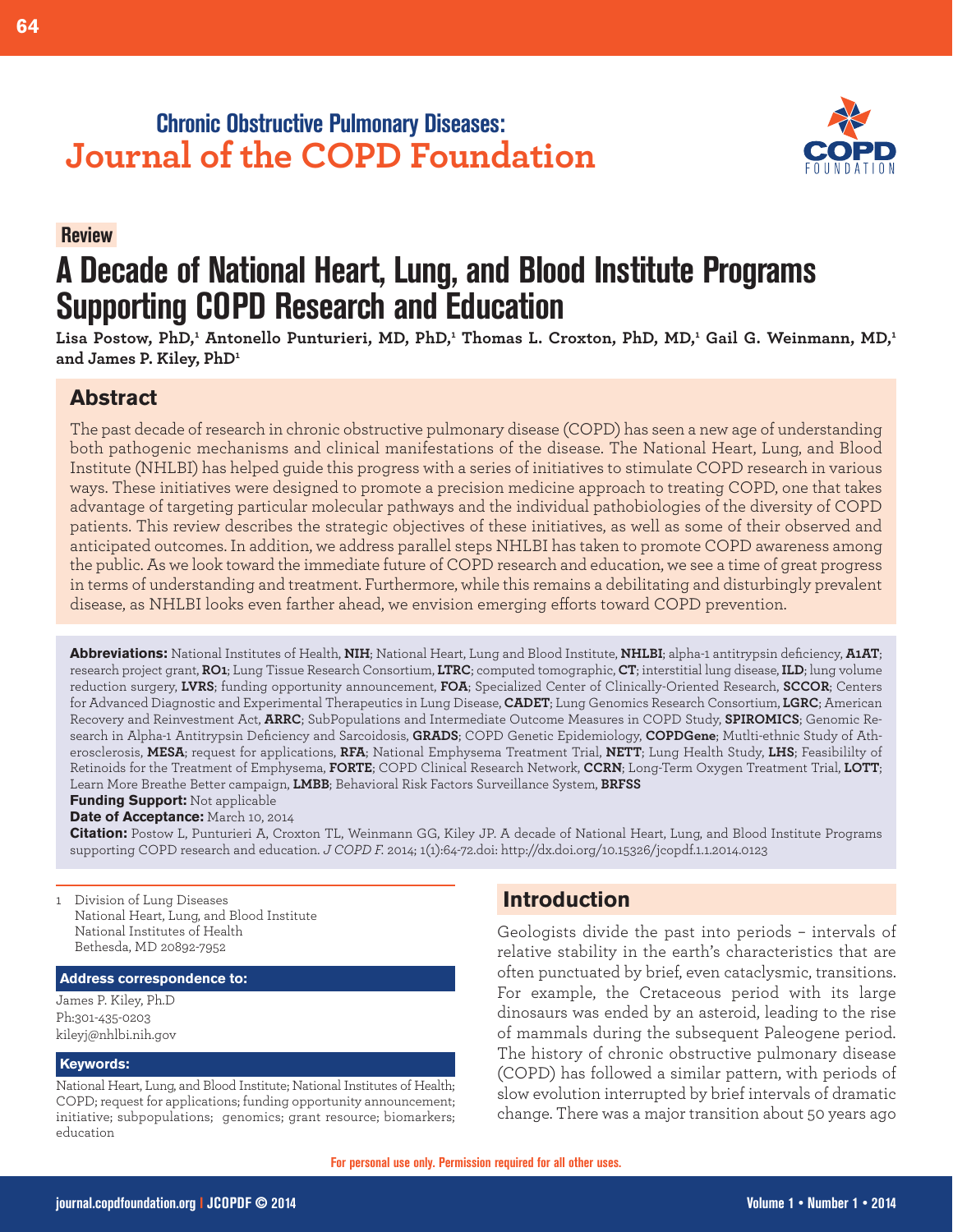when pulmonary researchers such as Ben Burrows and Charles Fletcher<sup>1</sup> recognized how pulmonary function and risk factors, especially cigarette smoke, were unifying features for the disparate clinical and radiographic manifestations of this syndrome. The contemporaneous discovery of alpha-1 antitrypsin deficiency (A1AT) provided a foothold for understanding COPD pathobiology and highlighted the potential importance of genetic predisposition.<sup>2</sup> The concept of COPD which emerged at that time has evolved little over ensuing decades, though COPD prevalence and mortality continued to increase significantly. Looking back from 2014, we may now claim that another major transition is occurring, this one characterized by an explosion of understanding regarding the molecular and cellular abnormalities that underlie COPD. Pulmonary researchers deserve the credit for this progress, but it was also aided by a series of research initiatives supported by the National Heart, Lung, and Blood Institute (NHLBI), part of the National Institutes of Health (NIH), over the past decade. In parallel to these efforts, NHLBI has initiated and developed a successful program to promote COPD awareness across the United States. In this review, we will summarize those recent initiatives related to COPD and discuss how the NHLBI has used those initiatives to promote a balanced, interactive, and productive program of COPD research and education in the United States.

#### **Initiatives Launched by the NHLBI**

The vast majority of NHLBI funding for research is devoted to supporting grants initiated by individual investigators, but the Institute uses a small fraction of its funds for targeted programs. Institute-initiated programs, called *initiatives* can range from solicitation of Research Project Grant (R01) applications in a specific scientific area, to support for *centers* pursuing multiple, related projects, to the organization of coordinated programs that involve many grantee organizations, to the establishment of resources that provide specialized services to the research community. Initiatives may be supported by grant or contract mechanisms, and they can involve various levels of oversight and involvement by NHLBI program staff. As a general rule, NHLBI prefers to support research through investigator-initiated grants, and an initiative is considered only when there is a clear need, gap, or advantage to a more directed approach. For example, having a synchronized *bolus* of related studies can benefit investigators by allowing specialized peer

review of their grant applications and by promoting cross-fertilization of ideas and collaborations among different laboratories working in a similar area. In other cases, it may be advantageous for NHLBI to provide leadership for the organization and operation of a program that involves multiple institutions, such as a clinical research network. Nearly all of the various models of initiatives have been used by NHLBI in recent years to foster COPD research. These initiatives have complemented investigator-initiated efforts and contributed to an increase in the amount of research on COPD and in the productivity of that research.

## **Seeking Community Input**

NHLBI's strategic approach to COPD has been guided by ongoing conversations between the Institute and the community of COPD scientists and other key stakeholders. Important outputs of that dialogue were recommendations developed by two strategic Working Groups on COPD Research convened by NHLBI in 20013 and 2002.4 The first group discussed knowledge gaps and potential directions for future investigations, and the second specifically addressed needs and opportunities in clinical research. NHLBI followed these broadly themed Working Groups with a series of workshops that delved more deeply into topics raised by the initial 2 Working Groups. Those included therapeutic use of oxygen, COPD and lung cancer, genetics of COPD, case-finding strategies, COPD in never smokers, non-obstructive bronchitis, and primary prevention of chronic lung diseases. From these meetings, 4 general research needs emerged: (1) the need for better understanding of disease pathogenesis at the molecular and cellular levels, (2) the need for better classification of disease subtypes, with biomarkers for prognosis and prediction of therapeutic efficacy, (3) the need for easier access to human lung tissues from donors with COPD, and (4) the need for a clinical research network that can expeditiously and efficiently conduct clinical trials of promising but unproven treatments. Additionally, from discussions and meetings with various stakeholders, among them patients and patients' representatives, a fifth need emerged: the need for a public awareness and education campaign for COPD. These 5 needs and related specific recommendations have formed the basis for the implementation of an NHLBI strategy toward COPD research and education over the past decade. Particular initiatives contributing to that strategy are described below.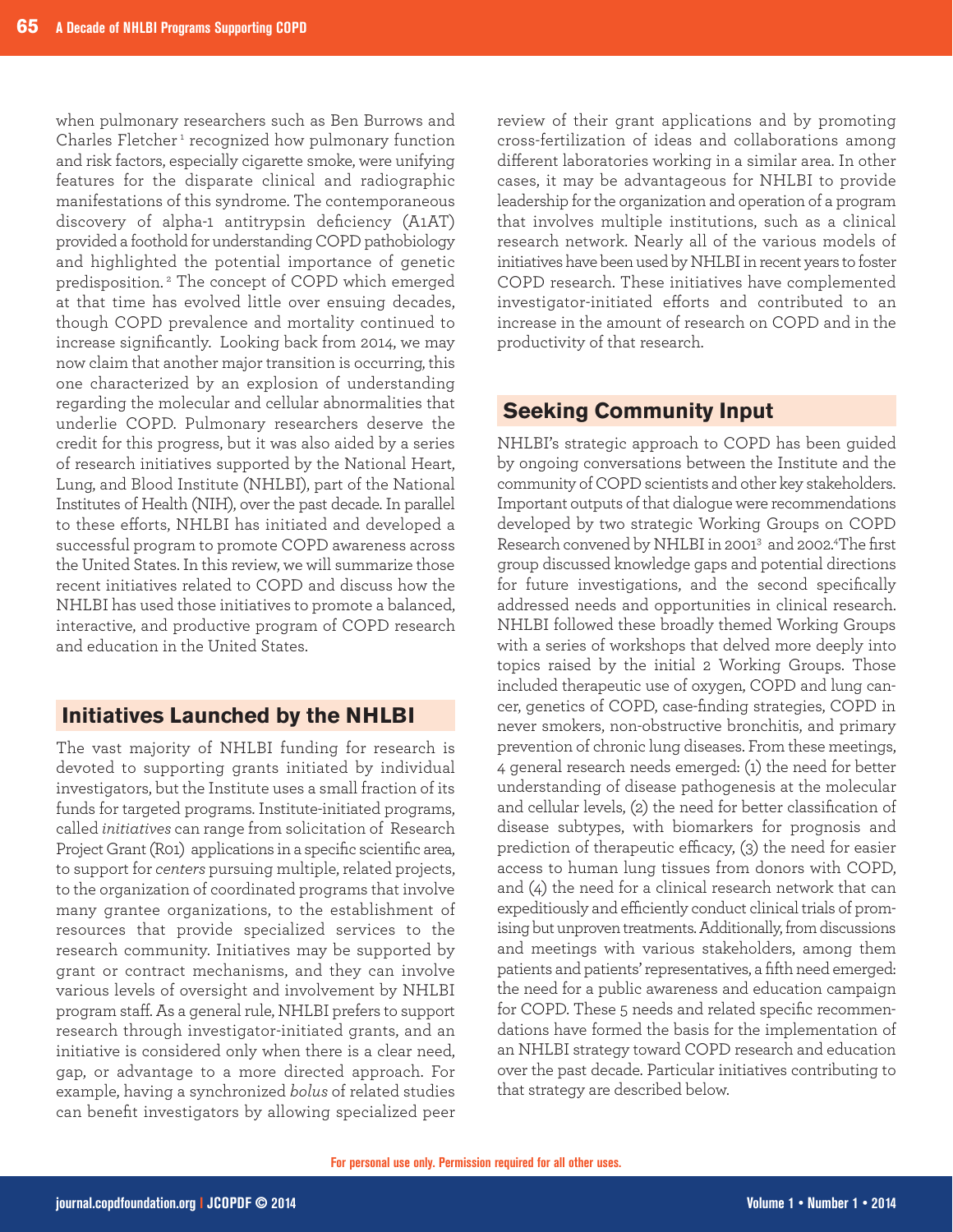#### *Lung Tissue Resources*

While animal models are useful for COPD research. full understanding of disease pathogenesis requires studies of lung tissues from COPD patients.<sup>3,4</sup> The Working Groups from a decade ago emphasized this need and claimed that a significant body of knowledge from basic research was ready for translation into human studies. These groups also pointed out that COPD presents special challenges for human studies, since wide variations in the histological abnormalities and the heterogeneity of clinical presentations in this condition necessitate studies of relatively large numbers of well phenotyped participants. Ideally, these tissues would originate from a range of participants for which a rich set of clinical data have been collected, allowing investigators to confirm or refute the involvement in human disease of specific pathogenic processes suggested by animal models. A resource providing such human lung tissues and phenotypic data could also be used for discovery research, enabling analyses of human gene and protein expression, cellular phenotypes, and presence of microbial and/or viral infections at high spatial resolution.

In response to Working Group recommendations, NHLBI developed in 2004 the *[Lung Tissue Research Con](http://www.ltrcpublic.com/)[sortium \(LTRC\)](http://www.ltrcpublic.com/)*, <sup>5</sup> whose purpose is to collect lung tissues, blood samples, X-ray computed tomographic (CT) scans, and other medical or exposure data, primarily from individuals with COPD or interstitial lung disease (ILD) as well as from control individuals. LTRC tissues derive from subjects' lung surgeries, which can be diagnostic biopsy, surgical lung resection for a suspected malignancy, lung explant, or lung volume reduction surgery (LVRS) for emphysema. In close to a decade of operation, the LTRC has collected tissues, blood, and data from nearly 3,000 individuals, and these can be requested through the LTRC website at no cost to the researcher.

Because the LTRC does not provide funding for research projects, NHLBI began a complementary program in 2008 to provide *[Small Grants for Lung Tissue](http://grants.nih.gov/grants/guide/rfa-files/RFA-HL-08-008.html)* Research.6 The goal of this funding opportunity announcement (FOA) was to enable small proof-of-concept projects using human tissues to initially test hypotheses developed using animal or in vitro model systems. Thirty-eight small grants (R03s) were awarded through this FOA, and many of those studies have now progressed to larger and more definitive studies of particular pathogenetic concepts. Overall, the LTRC has provided biospecimens and/or data in support of 173 research projects, enabling research in both COPD and ILD and playing a role in many of the translational studies ongoing in these fields.

#### *Initiatives to Promote Better Understanding of COPD Pathogenesis*

COPD is a complex disease with a multitude of phenotypes and disease outcomes including respiratory exacerbations, small airway disease, mucus hypersecretion, and the alveolar septal breakdown leading to emphysema. These phenotypes likely result from particular molecular and cellular events and pathways that can be better understood through studies of in vivo or in vitro model systems. The two strategic Working Groups described above highlighted a number of specific areas of research in COPD pathogenesis that deserved particular emphasis.<sup>3,4</sup> In direct response to these and other recommendations, NHLBI developed initiatives to address *[mechanisms of](http://grants.nih.gov/grants/guide/rfa-files/RFA-HL-02-011.html) [mucous cell metaplasia and mucous secretion,7](http://grants.nih.gov/grants/guide/rfa-files/RFA-HL-02-011.html) [causes](http://grants.nih.gov/grants/guide/rfa-files/RFA-HL-04-036.html) [and mechanisms of COPD exacerbations,](http://grants.nih.gov/grants/guide/rfa-files/RFA-HL-04-036.html) [8novel biomarkers](http://grants.nih.gov/grants/guide/rfa-files/RFA-HL-02-005.html) [of COPD,9](http://grants.nih.gov/grants/guide/rfa-files/RFA-HL-02-005.html) and [common pathogenetic mechanisms of lung](http://grants.nih.gov/grants/guide/rfa-files/RFA-HL-11-002.html) [cancer and COPD.](http://grants.nih.gov/grants/guide/rfa-files/RFA-HL-11-002.html) <sup>10</sup>*Research resulting from these initiatives, combined with investigator-initiated research, has led to numerous advances in the current basic science understanding of COPD pathogenesis. To recognize these significant changes, one needs only to look at how the appreciation of COPD pathogenesis from a decade ago<sup>11</sup> has increased considerably in complexity,<sup>12</sup> with the latter review including such topics as lipid mediators, aging, and growth factors and decreasing the prominence of proteases and antiproteases.

Working Groups on COPD have also emphasized the importance of using new understanding of pathogenic pathways for the development of novel therapeutics. To encourage such translational research, NHLBI launched a Specialized Centers of Clinically-Oriented Research (SCCOR) initiative that was specific for COPD. SCCORs were designed to foster interdisciplinary collaborations between the clinic and the bench and speed therapeutic applications of basic discoveries. Research supported by a *COPD SCCOR*<sup>13</sup> [using mouse models and human lung](http://grants.nih.gov/grants/guide/rfa-files/RFA-HL-05-008.html) tissue led to the first indication of a molecular pathway linking respiratory viral infection to chronic lung disease,<sup>14,15</sup> and animal research from another COPD SCCOR demonstrated that the angiotensin II receptor antagonist losartan, a drug commonly used to treat hypertension, may have the potential to influence emphysema progression.<sup>16</sup> This observation has led to an NHLBI-funded Phase 2 clinical trial that is nearing completion (ClinicalTrials.gov Identifier: NCT00720226).

Finally, the NHLBI has encouraged the practical development of novel therapeutic agents based on molecular pathogenic understanding of lung disease through its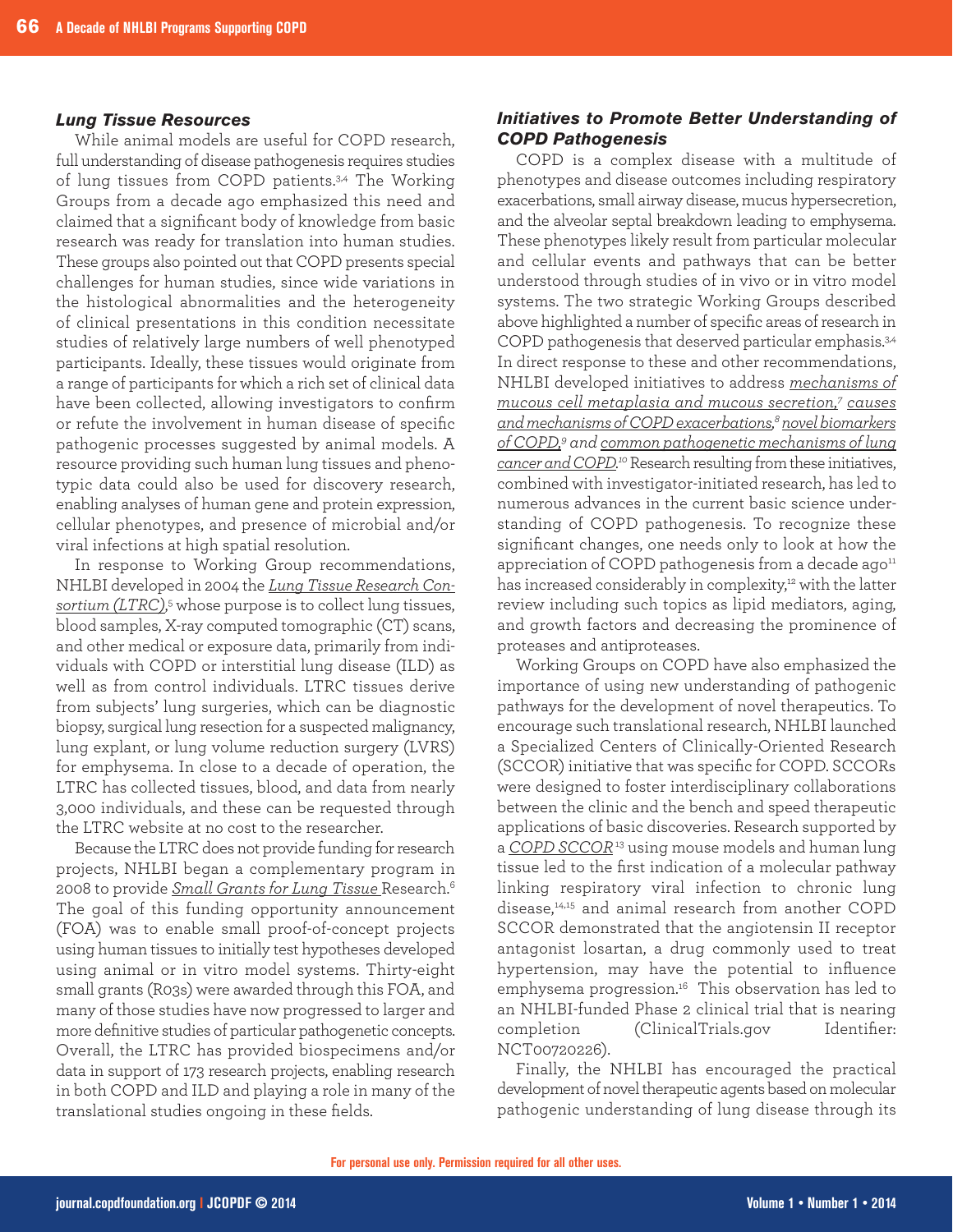

## A Decade of NHLBI Programs Supporting COPD Research and Education



Centers for Advanced Diagnostics and Experimental Therapeutics in Lung Disease (CADET) program. CADET was designed in two stages: grants in the *[first](http://grants.nih.gov/grants/guide/rfa-files/RFA-HL-11-015.html) [stage](http://grants.nih.gov/grants/guide/rfa-files/RFA-HL-11-015.html)*, <sup>17</sup> which funded research to identify and validate therapeutic targets, were awarded in 2011. A *[second](http://grants.nih.gov/grants/guide/rfa-files/RFA-HL-14-001.html) [group](http://grants.nih.gov/grants/guide/rfa-files/RFA-HL-14-001.html)*<sup>18</sup> of grants anticipated to be awarded in 2014 will support later, preclinical research on specific therapeutic products. Although research in this program is ongoing, CADET has already registered significant progress in a number of lung diseases including COPD. For example, one CADET grant showed that the chitinase-like glycoprotein YKL-40 may be a biomarker of lung function decline, particularly for smokers,<sup>19</sup> while another identified a role for the mucin glycoprotein MUC5B in mucociliary clearance in mouse models.20 Because smokers have significantly less MUC5B in their airways than healthy controls, $21$  it is possible that MUC5B may be a new therapeutic target to promote airway defense in that population.

#### *COPD Genomics, Biomarkers, and Subpopulations*

The Working Groups recognized several related gaps in COPD research: a lack of data that could be used to classify COPD sub-types, insufficient understanding of genetic determinants of COPD, and the absence of biomarkers to track COPD progression.3,4 Progress in these areas typically requires cohort studies that collect clinical data and biological samples and then perform high throughput biospecimen analyses and high dimensional analyses of the data. The NHLBI responded with a number of programs to address these gaps. The *[Lung](http://www.lung-genomics.org/lgrc) [Genomics Research Consortium \(LGRC\)](http://www.lung-genomics.org/lgrc)* <sup>22</sup> was funded in 2009 as part of the American Recovery and Reinvestment Act (ARRA). Its purpose was to collect genomic and gene expression data from LTRC samples. The resulting data combine the extensive clinical data collected on LTRC individuals with high throughput genomic analyses. The *[SubPopulations and Intermediate Outcome Measures In](http://www.cscc.unc.edu/spir/) [COPD Study \(SPIROMICS\)](http://www.cscc.unc.edu/spir/)*, <sup>23</sup> which was started in 2009, is a multi-center observational study that will combine detailed clinical characterization with in-depth genomic analysis, imaging, and biomarker identification of over 3,000 individuals followed longitudinally for 3 years.<sup>24</sup> The ultimate goal of SPIROMICS is to develop sub-classifications of COPD patients using molecular and imaging biomarkers. These sub-classifications may define groups amenable to specific, targeted clinical interventions. The study is ongoing, but SPIROMICS researchers have already begun to analyze biomarkers in plasma and serum.<sup>25</sup> Finally, the *[Genomic Research in Alpha-1 Antitrypsin Deficiency and](https://www.gradslung.org/index.html) Sarcoidosis (GRADS)* <sup>26</sup> [study, initially funded in 2012, is](https://www.gradslung.org/index.html)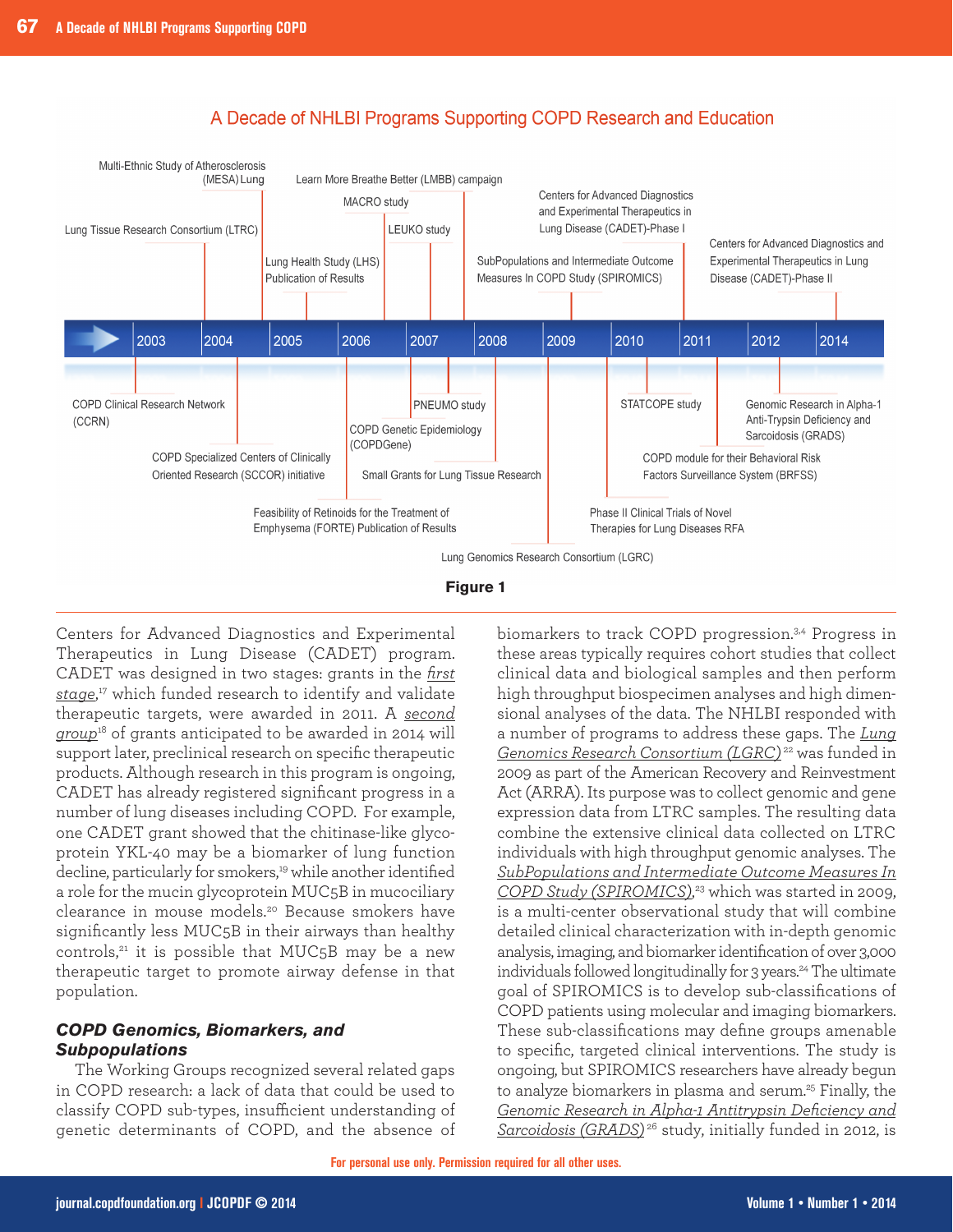a multi-center study collecting clinical, genome and microbiome data on patients with 2 different types of rare chronic diseases which may affect the lung, A1AT, which predisposes patients to emphysema, and sarcoidosis.

While genetic components are known to contribute significantly to COPD risk, finding responsible genes had been confounded by small numbers of subjects and heterogeneous phenotypes. To identify genetic risk factors that had not yet been discovered, NHLBI funded a genome-wide association study (GWAS), called the *[COPD Genetic Epidemiology \(COPDGene®\)](http://www.copdgene.org/)*<sup>27</sup> study in 2007. COPDGene is an investigator-initiated, multi-center study of over 10,000 non-Hispanic white and African American smokers with and without COPD. In addition to identifying genomic risk factors for COPD, COPDGene® is using state-of-the-art CT imaging to generate COPD sub-classifications.<sup>28</sup> Over 65 articles resulting from the COPDGene® study have been published or are currently in press, and these address a range of topics, from new CT-based biomarkers for disease phenotype<sup>29</sup> and acute exacerbations<sup>30</sup> to genome-wide identification of risk loci for severe COPD.31 COPDGene® has sparked over 140 ancillary study proposals, at least 10 of which have been awarded NIH funding. Recently, NHLBI competitively renewed COPDGene® to study the progression of the disease at 5 years and to undertake whole-exome sequencing of the participants' genomes.

Lung researchers have also been taking advantage of NHLBI-funded cohort studies that are not primarily focused on lung diseases. For example, investigators have recruited participants from the *[Multi-Ethnic Study](http://www.mesa-nhlbi.org/) [of Atherosclerosis \(MESA\)](http://www.mesa-nhlbi.org/)*, <sup>32</sup> which was designed to study heart disease, to now investigate pulmonary disease in that well characterized cohort. By augmenting MESA data with pulmonary measures, investigators have shown that endothelial microparticles, suggestive of endothelial apoptosis, are elevated in individuals with COPD.33 These results hint at endothelial microparticles as a COPD biomarker that links endothelial cell apoptosis with COPD and emphysema. Other studies that are ancillary to existing clinical trials or cohort studies are supported through the NHLBI's *[Ancillary Studies in](http://grants.nih.gov/grants/guide/rfa-files/RFA-HL-14-004.html)  [Clinical Trials](http://grants.nih.gov/grants/guide/rfa-files/RFA-HL-14-004.html)* requests for applications (RFA).34

#### *Clinical Trials*

The 2002 Working Group recommended a greater emphasis on clinical trials addressing potential COPD therapeutics.4 At that time, there were 3 major ongoing NHLBI-funded trials whose results were published after the Working Group met. The first was the National Emphysema Treatment Trial (NETT) (ClinicalTrials.gov

Identifier: NCT00000606), which tested the effectiveness of LVRS on improving clinical outcomes. In 2003, the NETT trial published its conclusions that LVRS could improve exercise capacity in emphysema patients, but surgery decreased mortality when compared to conventional medical therapy only in a selected subset of patients.<sup>35</sup> In 2005, the Lung Health Study (LHS) (ClinicalTrials.gov Identifier: NCT00000568), whose primary results were released in 1994,<sup>36</sup> published the long-term effects of a smoking cessation intervention on 14.5 year mortality of smokers with minimal airway obstruction at the start of the study. The smoking cessation intervention, with only 22% maintained success rate, significantly decreased overall mortality, including mortality from respiratory disease.37 This was the first demonstration, by intent to treat analysis, that smoking cessation interventions can reduce mortality. Finally, the Feasibility of Retinoids for the Treatment of Emphysema (FORTE) (ClinicalTrials.gov Identifier: NCT00000621) study pilot trial, published in 2006, found no observable clinical benefits to the administration of retinoids to patients with moderate-tosevere COPD.<sup>38</sup>

To respond to the growing need for randomized clinical trials for COPD patients, NHLBI established the *[COPD](http://www.copdcrn.org/) [Clinical Research Network \(CCRN\)](http://www.copdcrn.org/)* <sup>39</sup> in 2003.40 Its aim was to form a multi-center network that would perform multiple short-term clinical trials in individuals with COPD. CCRN trials conducted include: the PNEUMO study (ClinicalTrials.gov Identifier: NCT00457977), a comparison of the responses of COPD patients to two different pneumococcal vaccines<sup>41</sup>; the LEUKO study (ClinicalTrials.gov Identifier: NCT00493974), a test of the effect of the leukotriene modifier zileuton on COPD patient hospital length of stay for an exacerbation;<sup>42</sup> and the MACRO study (ClinicalTrials.gov Identifier: NCT00325897), an investigation into the effect of daily administration of the macrolide antibiotic azithromycin on exacerbation frequency.43 The latter study found a significant benefit of azithromycin use and is altering physician management of this disease. CCRN is currently completing the STATCOPE study (ClinicalTrials.gov Identifier: NCT01061671), whose purpose is to determine whether a statin has an effect on COPD exacerbation frequency or severity. Separate from the CCRN, NHLBI is also funding the *[Long-Term Oxygen Treatment Trial \(LOTT\)](http://jhuccs1.us/lott/)* (ClinicalTrials.gov Identifier: NCT00692198),<sup>44</sup> to assess the efficacy of around-the-clock, supplemental oxygen therapy for patients with COPD and moderately severe hypoxemia. LOTT, which is expected to complete subject recruitment in late 2014, will provide a scientific basis for decisions regarding the clinical use of long-term oxygen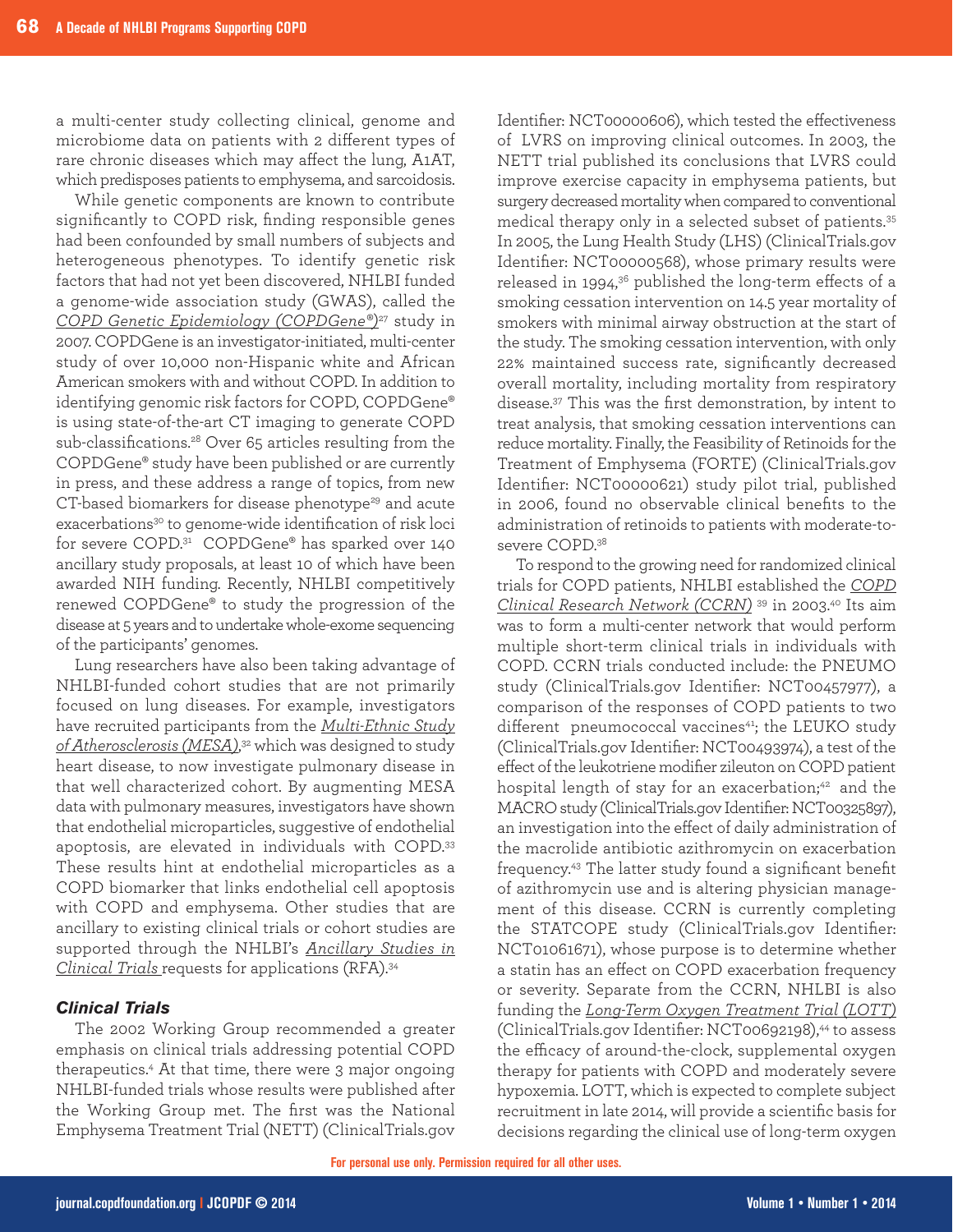treatment in COPD patients. Finally, NHLBI also funds several COPD clinical trials through its *[Phase II Clinical](http://grants1.nih.gov/grants/guide/rfa-files/RFA-HL-12-022.html) [Trials of Novel Therapies for Lung Diseases](http://grants1.nih.gov/grants/guide/rfa-files/RFA-HL-12-022.html)* RFA.45

In spite of these advances in clinical research, a large percentage of individuals affected by COPD, who could potentially benefit from new and established therapies, remain undiagnosed. In response to this problem, NHLBI convened a workshop in 2008 to address how best to improve COPD case-finding in the United States.46 Workshop participants agreed that a strategy was required and suggested that the combination of a questionnaire and measurement of peak expiratory flow might identify a high risk population in which medical evaluation, including spirometry, would be warranted. In 2011, NHLBI published an FOA entitled *[Development](http://grants1.nih.gov/grants/guide/rfa-files/RFA-HL-12-011.html) [and Testing of a Case Finding Methodology in COPD](http://grants1.nih.gov/grants/guide/rfa-files/RFA-HL-12-011.html)*, 47 and awardees are currently developing a case-finding tool in the hopes that it can be used both to improve the health of those unaware that they have COPD and to aid in the education and public awareness efforts described below.

#### *COPD Public Awareness and Education*

In 2006, NHLBI held discussions with a wide range of stakeholders to evaluate how to best address the needs of COPD research not only in the investigators' community, but also among patients and their health care providers. A major unmet need in COPD that came to light was the low level of awareness and understanding among the public at large about the then fourth (now third<sup>48</sup>) leading cause of death in this country, and the enormous public health burden this disease imposes on patients, their caregivers, and society at large. The NHLBI *[responded](http://www.nhlbi.nih.gov/news/press-releases/2007/nih-launches-new-campaign-aimed-at-increasing-awareness-early-diagnosis-and-treatment-of-copd.html)*<sup>49</sup> in 2007 with the establishment of the *[Learn](http://www.nhlbi.nih.gov/health/public/lung/copd/lmbb-campaign/) [More Breathe Better \(LMBB\)](http://www.nhlbi.nih.gov/health/public/lung/copd/lmbb-campaign/)* campaign,<sup>50</sup> which was the first national COPD awareness and education program. The LMBB has now been joined by more than 20 partner groups, including the COPD Foundation, the American Academy of Family Physicians, the American Lung Association, the American Thoracic Society, the American College of Chest Physicians, and the U.S. COPD Coalition. In 2009, the NHLBI convened a working group to assess and strengthen LMBB. Participants included various stakeholders including representatives from federal agencies, professional medical societies, and patient advocacy groups.

The goals of LMBB are to both raise broad public awareness of COPD and provide a sustained educational campaign to better inform and empower patients, families, and providers with the necessary information and tools to improve health outcomes. A couple of notable accomplishments of the LMBB campaign in-

clude: 1) establishment of COPD education programs and development of state-wide COPD action plans in all 50 states, the District of Columbia, Puerto Rico, and Guam; and 2) development of a partnership with the Centers for Disease Control and Prevention (CDC) to develop a COPD module for their Behavioral Risk Factors Surveillance System (BRFSS). The COPD module in the BRFSS survey has been successfully implemented in 21 states, the District of Columbia, and Puerto Rico, and has provided valuable data on the prevalence of COPD at both state and community levels. The results of the first phase of the program were published in the *Mortality and Morbidity Weekly Report.*<sup>51</sup> The LMBB program was recently evaluated and renewed by NHLBI to further enhance efforts to raise public awareness of COPD, continue to build alliances with strategic partners, and deliver greater focus on provider education and improved communication between patients and doctors. This program remains an essential component of the NHLBI strategy to translate research discoveries into improved health.

### **Looking Ahead: The Next Decade NHLBI - Supported COPD Research and Education**

The significant scientific progress that has been made in COPD over the past decade promises to move this field into a new era characterized by the development and use of more effective therapeutics based on an understanding of molecular pathogenesis and selected for use in patients based on individual pathobiology. We are, hopefully, about to enter such a period of precision medicine for COPD. For this to occur, it is essential that the scientific community pursues further the research directions reflected in the NHLBI initiatives summarized above. Knowledge of the molecular mechanisms of disease pathogenesis garnered using animal models and human lung tissues from resources like the LTRC must be applied to stratify populations in studies such as SPIROMICS and COPDGene®, translated into therapeutic products through efforts such as CADET, and tested in pragmatic and cost-effective clinical trials. It is also essential that the improved approaches be disseminated to patients and caregivers. Success with this strategy is within sight, but the distance yet to be travelled is huge. COPD is currently the third leading cause of death in the United States, with over 134,000 deaths annually.48 More than 6% of American adults have been told by a health care provider that they have this disease, and the geographic distribution of this condition shows ample

**For personal use only. Permission required for all other uses.**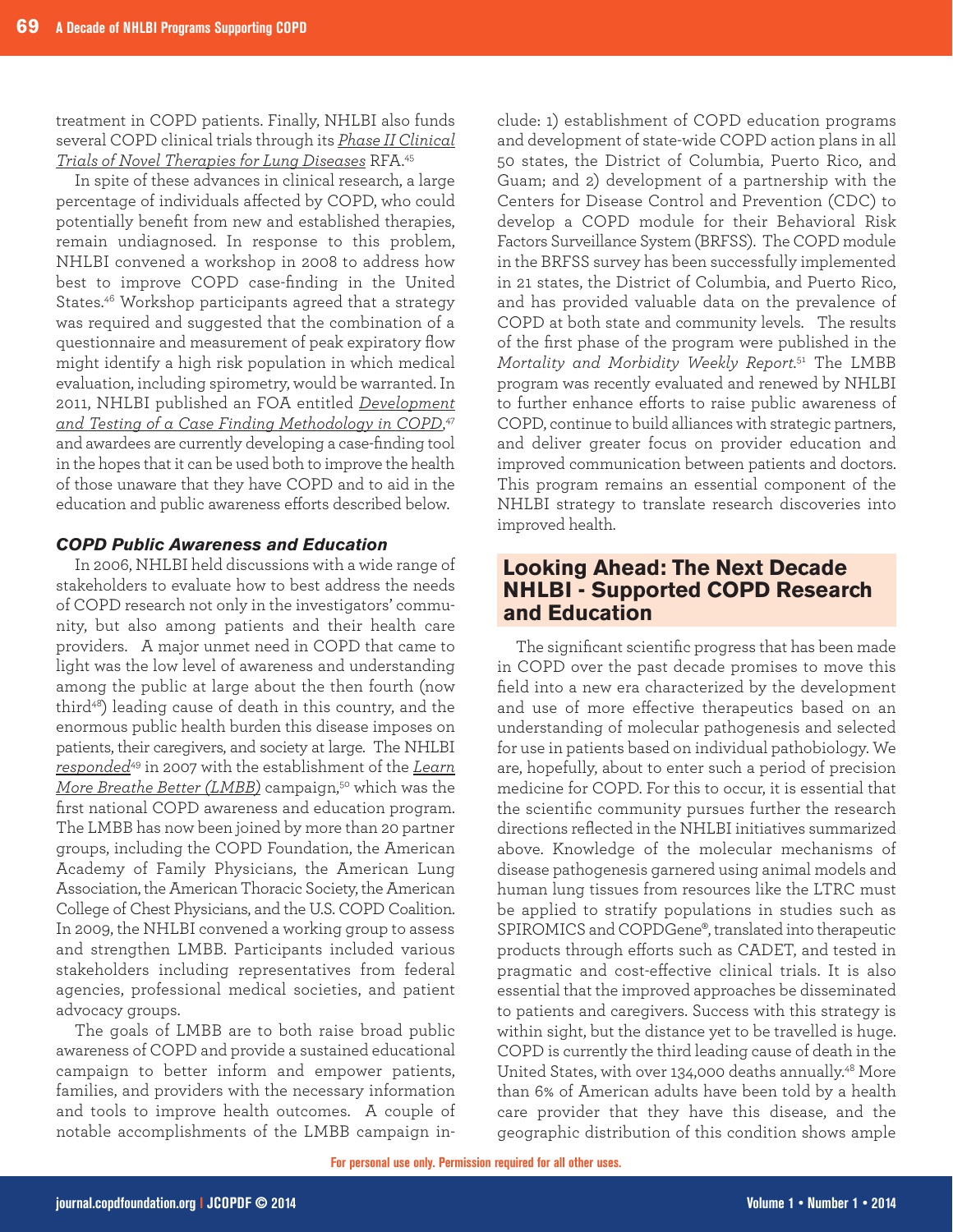variations, with highest prevalence in states clustered along the Ohio and lower Mississippi rivers.51 Much work remains to exploit the emerging advances in understanding COPD, to develop and test efficacious treatments, and to implement effective, individualized management approaches that will substantially improve the lives and outcomes of the millions of Americans afflicted by this disease. The vision of effective and individualized management will continue to drive our current research efforts, but the NHLBI is already looking beyond this anticipated period of molecular characterization and precision medicine and is preparing for yet another transition – one that will move pulmonary medicine

into a period of prevention. We expect that future initiatives from NHLBI will begin to anticipate a transition toward that next *geological* period of COPD, one in which the impact of scientific research produces a substantial decrease in COPD prevalence and, perhaps, its eventual disappearance.

#### **Acknowledgements**

We thank Monique Ndenecho and Ann Taubenheim for their help in the preparation of this review.

#### **Declaration of Interest**

The authors have no financial interests to declare.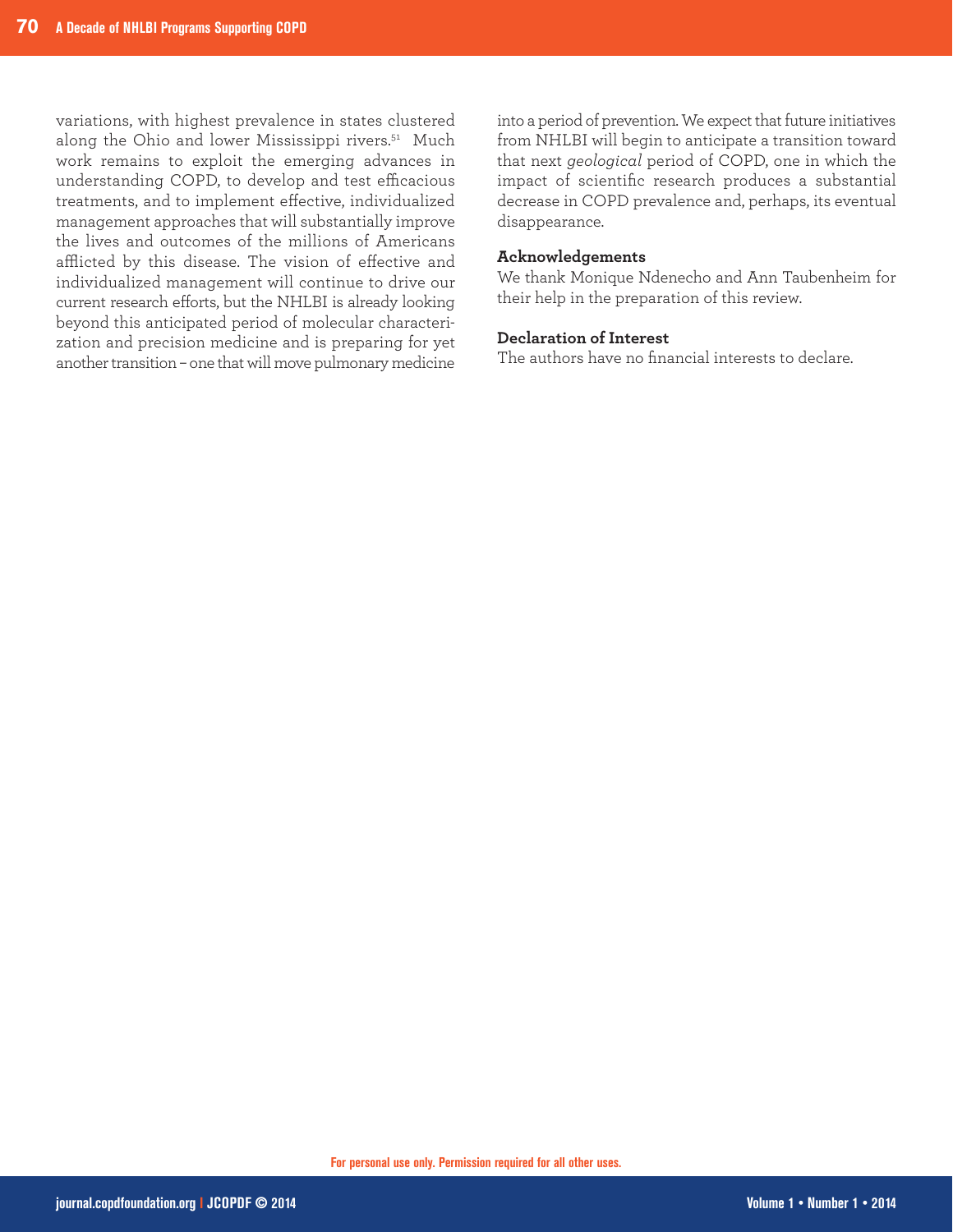## **References**

- 1. Burrows B, Niden AH, Fletcher CM, Jones NL. Clinical types of chronic obstructive lung disease in London and in Chicago. A study of one hundred patients. *Am Rev Respir Dis.* 1964; 90:14-27.
- 2. Laurell CB, Eriksson S. The electrophoretic alpha-globulin pattern of serum in alpha-1-antitrypsin deficiency. *Scand J Clin Lab Invest.* 1963;15:132-140.
- 3. Croxton TL, Weinmann GG, Senior RM, Hoidal JR. Future research directions in chronic obstructive pulmonary disease. *Am J Respir Crit Care Med.* 2002;165(6):838-844.
- 4. Croxton TL, Weinmann GG, Senior RM, Wise RA, Crapo JD, Buist AS. Clinical research in chronic obstructive pulmonary disease: needs and opportunities. *Am J Respir Crit Care Med.* 2003;167(8):1142-1149.
- 5. National Heart, Lung and Blood Institute. Lung Tissue Research Consortium (LTRC). LTRC Web site. http://www.ltrcpublic.com/. Published 2008. Accessed March 6, 2014.
- 6. NHLBI. Small Grants for Lung Tissue Research, RFA-HL-08-008 Web site http://grants.nih.gov/grants/guide/rfa-files/RFA-HL-08- 008.html. Published February 21, 2008. Accessed March 6, 2014.
- 7. NHLBI. Molecular Mechanisms of Mucous Cell Metaplasia and Excess Mucous Secretion in Human Airway Disease, RFA-HL-02-011 Web site. http://grants.nih.gov/grants/guide/rfa-files/RFA-HL-02- 011.html Published December 13, 2001. Accessed March 6, 2014 .
- 8. NHLBI. Causes and Mechanisms of COPD Exacerbations, RFA-HL-04-036 Web site. http://grants.nih.gov/grants/guide/rfa-files/ RFA-HL-04-036.html. Published September 16, 2004. Accessed March 6, 2014.
- 9. NHLBI. Novel Biomarkers of Chronic Obstructive Pulmonary Disease (COPD), RFA-HL-02-005 Web site. http://grants.nih.gov/grants/guide/rfa-files/RFA-HL-02-005.html. Published July 21, 2001. Accessed March 6, 2014.
- 10. NHLBI. Common Pathogenetic Mechanisms of Lung Cancer and COPD, RFA-HL-11-002 Web site. http://grants.nih.gov/grants/guide/rfa-files/RFA-HL-11-002.html. Published March 2, 2010. Updated August 6, 2010. Accessed March 6, 2014.
- 11. Barnes PJ, Shapiro SD, Pauwels RA. Chronic obstructive pulmonary disease: molecular and cellular mechanisms. *Eur Respir J.* 2003; 22(4):672-688.
- 12. Barnes PJ. Cellular and molecular mechanisms of chronic obstructive pulmonary disease. *Clin Chest Med.* 2014;35(1):71-86.

13. NHLBI. SCCOR in Chronic obstructive pulmonary disease (COPD), RFA-HL-05-008 Web site. http://grants.nih.gov/grants/guide/rfa-files/RFA-HL-05-008.html. Published 2004. Accessed March 6, 2014.

- 14. Byers DE, Alexander-Brett J, Patel AC, et al. Long-term IL-33 producing epithelial progenitor cells in chronic obstructive lung disease. *J Clin Invest.* 2013;123(9):3967-3982.
- 15. Kim EY, Battaile JT, Patel AC, et al. Persistent activation of an innate immune response translates respiratory viral infection into chronic lung disease. *Nat Med.* 2008 Jun;14(6):633-40.
- 16. Habashi JP, Judge DP, Holm TM, et al. Losartan, an AT1 antagonist, prevents aortic aneurysm in a mouse model of Marfan syndrome. *Science*. 2006;312(5770):117-121.
- 17. NHLBI. Centers for Advanced Diagnostics and Experimental Therapeutics in Lung Diseases Stage I (CADET I), RFA-HL-11-015 Web site. http://grants.nih.gov/grants/guide/rfa-files/RFA-HL-11- 015.html. Published Feb 26, 2010. Accessed March 6, 2014.
- 18. NHLBI. RFA-HL-14-001; Centers for Advanced Diagnostics and Experimental Therapeutics in Lung Diseases Stage II (CADET II), RFA-HL-14-001 Web site. http://grants.nih.gov/grants/guide/rfa-files/ RFA-HL-14-001.html. Published 2013. Accessed March 6, 2014 March 6.
- 19. Guerra S, Halonen M, Sherrill DL, et al. The relation of circulating YKL-40 to levels and decline of lung function in adult life. *Respir Med.* 2013;107(12):1923-1930.
- 20. Roy MG, Livraghi-Butrico A, Fletcher AA, et al. Muc5b is required for airway defence. *Nature*. 2014;505(7483):412-416.
- 21. Innes AL, Woodruff PG, Ferrando RE,et al. Epithelial mucin stores are increased in the large airways of smokers with airflow obstruction. *Chest*. 2006;130(4):1102-1108.
- 22. Lung Genomics Research Consortium (LGRC). LGRC Web site. http://www.lung-genomics.org/lgrc. Published 2010. Accessed March 6, 2014.
- 23. NHLBI, University of North Carolina at Chapel Hill. SubPopulations and InteRmediate Outcome Measures In COPD Study (SPIROMICS) Web site. http://www.cscc.unc.edu/spir/ Accessed March 6, 2014.
- 24. Couper D, Lavange LM, Han M, et al. Design of the Subpopulations and Intermediate Outcomes in COPD Study (SPIROMICS). [Published online ahead of print 2013 Sep 12]. *Thorax*. doi:10.1136/thoraxjnl-2013-203897.
- 25. O'Neal WK, Anderson W, Basta PV, et al. Comparison of serum, EDTA plasma and P100 plasma for luminex-based biomarker multiplex assays in patients with chronic obstructive pulmonary disease in the SPIROMICS study. *J Transl Med.* 2014;12(1):9. doi:10.1186/1479-5876-12-9.
- 26. NHLBI. Genomics Research in Alpha-1 Antitrypsin Deficiency and Sarcoidosis (GRADS) study Web site. https://www.gradslung.org/ index.html . Published 2014. Accessed March 6, 2014.
- 27. COPD Genetic Epidemiology.COPDGene study Web site. http://www.copdgene.org/. Accessed March 6, 2014 March.

**For personal use only. Permission required for all other uses.**